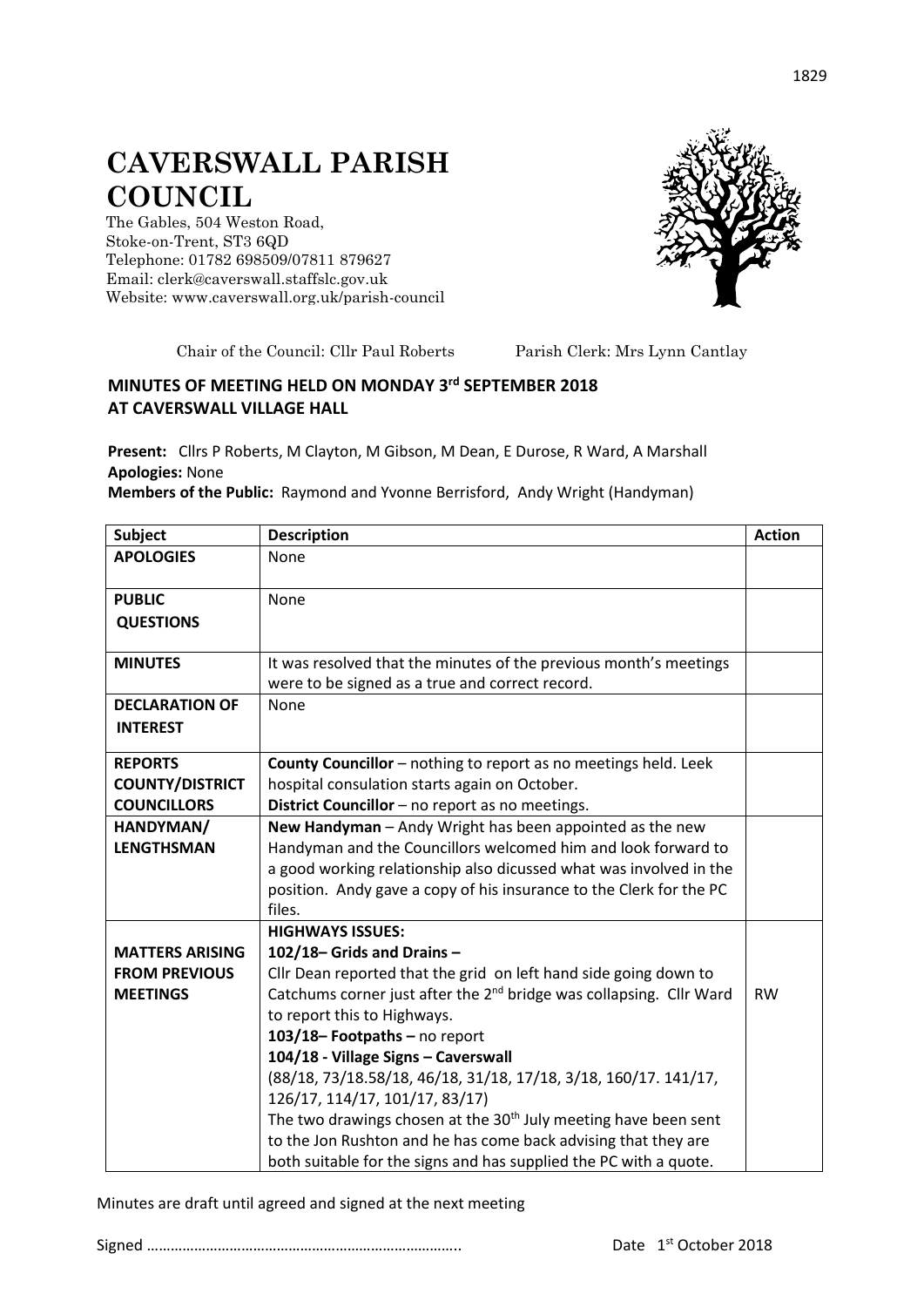| Subject               | <b>Description</b>                                                     | <b>Action</b> |
|-----------------------|------------------------------------------------------------------------|---------------|
|                       | All Councillors approved the quote and Clerk is now to contact John    | Clerk         |
|                       | to tell him to go ahead with full design and production.               |               |
|                       | Clerk to advise both Heads of the winners and that we will be          | Clerk         |
|                       | awarding them a book token as their prize. We would like to            |               |
|                       | arrange for press coverage once the signs ar installaed and Clerk to   | Clerk         |
|                       | contact the parents of the two girls to see if they are willing for    |               |
|                       | them to take part.                                                     |               |
|                       | 105/18- Flag pole for the village                                      |               |
|                       | (89/18, 74/18, 60/18, 48/18, 34/18, 19/18, 6/18, 162/17, 145/17,       |               |
|                       | 130/17, 118/17, 105/17, 89/17)                                         |               |
|                       | This is due to be installed on Thursday 13 <sup>th</sup> September.    |               |
|                       | Re the Cat Scan Clerk is to contact the company again and to advise    | Clerk         |
|                       | that we have been informed that it is HSG 47 law that anyone           |               |
|                       | doing groundwork must under take a Cat scan prior to installation.     |               |
|                       | 106/18 7.5-ton restriction or Not suitable from HGV signs -            |               |
|                       | <b>Catchums Corner area</b>                                            |               |
|                       | (90/18, 75/18, 62/18, 51, 37/18, 24/18, 14/18)                         |               |
|                       | Still ongoing with C Cllr Ward.                                        | <b>RW</b>     |
|                       | 107/18 WW1 Centenary - Funding                                         |               |
|                       | $(91/18, 76/18, 63/18, 53/18, 38/18, 27/18)$                           |               |
|                       | Grant funding has been received from SMDC. It was agreed by all        |               |
|                       | Councillors that art of this would cover the cost of the Silent Solier |               |
|                       | and that the balance of £185.00 would be given to the Historical       | Clerk         |
|                       | Society for use at their event.                                        |               |
|                       | 108/18 Damaged Height Restriction sign<br>(92/18, 78/18, 66/18, 55/18) |               |
|                       | Cllr Marshall has spoken to Kel Constructon who will be checking       |               |
|                       | on the necessary work needed to repair this.                           |               |
|                       | 109/18 Grass verges in School Lane                                     |               |
|                       | (93/18, 79/18, 69/18)                                                  |               |
|                       | Clerk to contact Andrew at Town and Country to get him to reseed       | Clerk         |
|                       | the worst areas.                                                       |               |
|                       | 110/18 Use of Football Pitch                                           |               |
|                       | (94/18, 83/18)                                                         |               |
|                       | The donation from Potters Bar FC has been received for the use of      |               |
|                       | the pitch for the 17/18 season. Still awaiting on return of the gate   |               |
|                       | keys from Ben Machin, Clerk has chased this up.                        | Clerk         |
|                       | 111/18 Anti-social behaviour in the Village                            |               |
|                       | (98/18)                                                                |               |
|                       | Police are aware of this and are making their presence know in the     |               |
|                       | area.                                                                  |               |
|                       | <b>Unresolved Items: none</b>                                          |               |
|                       |                                                                        |               |
| <b>CORRESPONDENCE</b> | <b>TSB</b><br><b>Bank Statement</b>                                    |               |
|                       | <b>SMDC</b><br>Re Chairman's Charity Ball - 6 October                  |               |
|                       | Re end of Era - their closure<br>Comm Councill                         |               |
| <b>FINANCE</b>        | 112/18-Accounts                                                        |               |
| <b>AND</b>            | Payments:                                                              |               |
| <b>ANNUAL RETURN</b>  | The following accounts were approved for payment: -                    |               |

Minutes are draft until agreed and signed at the next meeting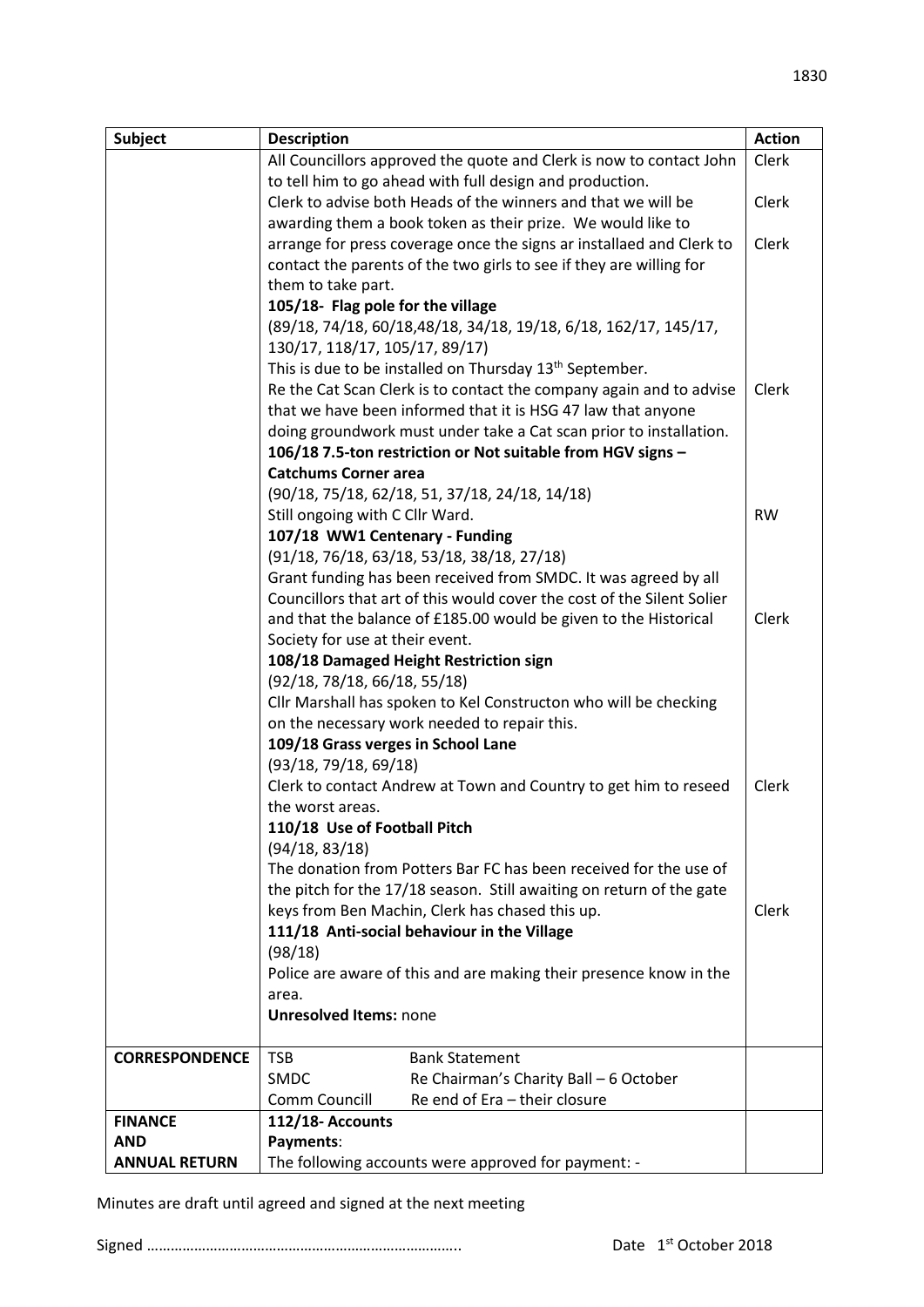| Subject             | <b>Description</b>                                                                                          | <b>Action</b> |
|---------------------|-------------------------------------------------------------------------------------------------------------|---------------|
|                     | $\ast$<br>Mrs L Cantlay - Clerk Salary and Expenses - Aug/Sept £514.18                                      |               |
|                     | Town & Country Services - Aug invoice<br>£1020.00 *                                                         |               |
|                     | TOTAL PAYMENTS THIS MONTH - £1534.18                                                                        |               |
|                     | $\ast$<br>- indicates payments to be made via Internet Banking Faster                                       |               |
|                     | Payment approved at meeting.                                                                                |               |
|                     | Transfer: £1200.00                                                                                          |               |
|                     | <b>Receipts:</b>                                                                                            |               |
|                     | Bank Interest (both accounts) - July & August $-$ £2.20<br>SMDC - Grant re WW1 Event - £435.00              |               |
|                     |                                                                                                             |               |
|                     | Total Receipt - £436.20<br>Bank Accounts (after any payment or receipts made):                              |               |
|                     | Current Account - £411.09 after payments made                                                               |               |
|                     | Instant Access Account - £10,341.82                                                                         |               |
|                     | Contingency Account - £14,117.91                                                                            |               |
|                     |                                                                                                             |               |
|                     | 113/18                                                                                                      |               |
| <b>PLANNING</b>     | Applications-                                                                                               |               |
| <b>MATTERS</b>      | SMD/2018/0491 - The Hollies, Roughcote Lane - Proposed                                                      |               |
|                     | demolition of existing double garage, erection of a brick clad,                                             |               |
|                     | timber frame dormer bungalow with landscaping - OBJECTION                                                   | <b>Clerk</b>  |
|                     | over development and not within the village boundary                                                        |               |
|                     | DET/201/0025 - Cockings Farm, Sandy Lane - Prior approval for                                               |               |
|                     | proposed change of use of agricultural building to one dwelling                                             |               |
|                     | house - OBJECT inappropriate development in green belt                                                      | <b>Clerk</b>  |
|                     | demolition of previous barn now classed as a new building.                                                  |               |
|                     | <b>Decisions</b> – none                                                                                     |               |
|                     | <b>Appeals: None</b>                                                                                        |               |
| <b>NEW BUSINESS</b> | <b>Enforcement Matters: None</b>                                                                            |               |
|                     | 114/18 Informal Police/PC meeting report<br>This was well attended although apart form speeding issue which |               |
|                     | were discussed with the PCSO the majority of matters were                                                   |               |
|                     | PC/village related.                                                                                         |               |
|                     | Regarding the speeding it was felt that Community Speedwatch                                                |               |
|                     | should be reinstated in the village. Volunteers only need to have a                                         |               |
|                     | week hours a month spare and training is given. It was also felt                                            |               |
|                     | that some people may not want to volunteer for a scheme in                                                  |               |
|                     | Caverswall but it was suggested that perhaps Dilhorne, who have                                             |               |
|                     | the necessary equipment and may be Forsbrook could join                                                     |               |
|                     | together and volunteers could operate in a different area than                                              |               |
|                     | where they live.                                                                                            |               |
|                     | Notices to go in Post Office and on Facebook page asking for                                                | Clerk         |
|                     | volunteers.                                                                                                 |               |
|                     | Next meeting 4 <sup>th</sup> October at 11 in Gavel Cafe at the Auctioneers                                 |               |
|                     | Arms.                                                                                                       |               |
|                     | It was felt that perhaps an informal PC meeting should be held at                                           |               |
|                     | an evening or weekend to see if resident would come and chat to                                             |               |
|                     | the Councillors about issues in the village, this to be discussed at                                        |               |
|                     | next meeting.                                                                                               |               |
|                     |                                                                                                             |               |

Minutes are draft until agreed and signed at the next meeting